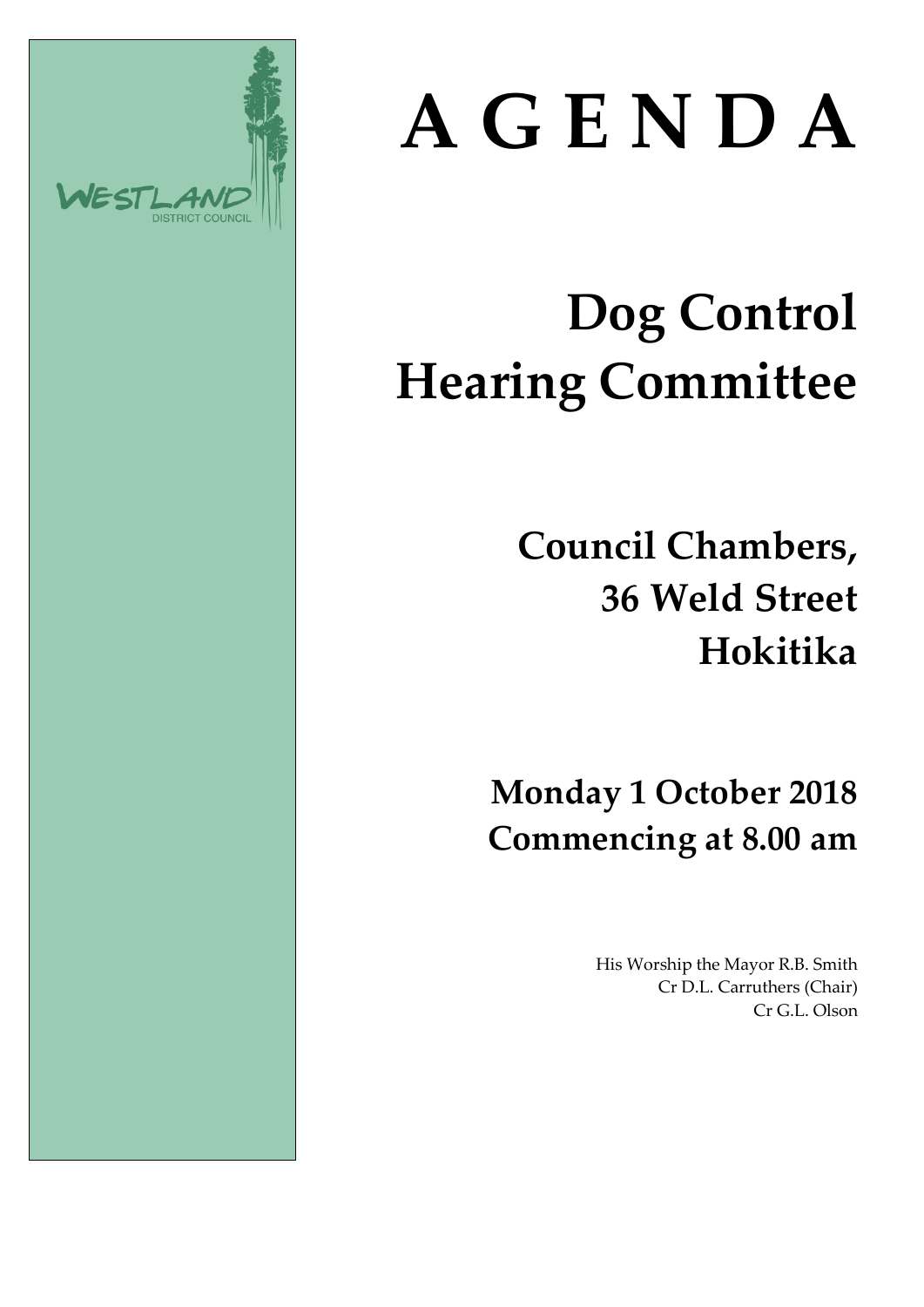

# **DOG CONTROL HEARING COMMITTEE**

# **AGENDA FOR A MEETING OF THE DOG CONTROL HEARING COMMITTEE TO BE HELD IN THE COUNCIL CHAMBERS, 36 WELD STREET, HOKITIKA ON MONDAY 1 OCTOBER 2018 COMMENCING AT 8.00 AM**

*27 September 2018*

# **COUNCIL VISION**

We work with the people of Westland to grow and protect our Communities, our Economy and our unique natural environment.

#### **Purpose:**

The Council is required to give effect to the purpose of local government as prescribed by section 10 of the Local Government Act 2002. That purpose is:

- (a) To enable democratic local decision-making and action, by and on behalf of, communities; and
- (b) To meet the current and future needs of communities for good-quality local infrastructure, local public services, and performance of regulatory functions in a way that is most cost-effective for households and businesses.

### **1. MEMBERS PRESENT, APOLOGIES AND INTEREST REGISTER:**

- **1.1 Apologies & Leave of Absence**
- **1.2 Interest Register**

## **2. MATTERS TO BE CONSIDERED IN THE 'PUBLIC EXCLUDED SECTION':**

Resolutions to exclude the public: Section 48, Local Government Official Information and Meetings Act 1987.

Council is required to move that the public be excluded from the following parts of the proceedings of this meeting, namely: